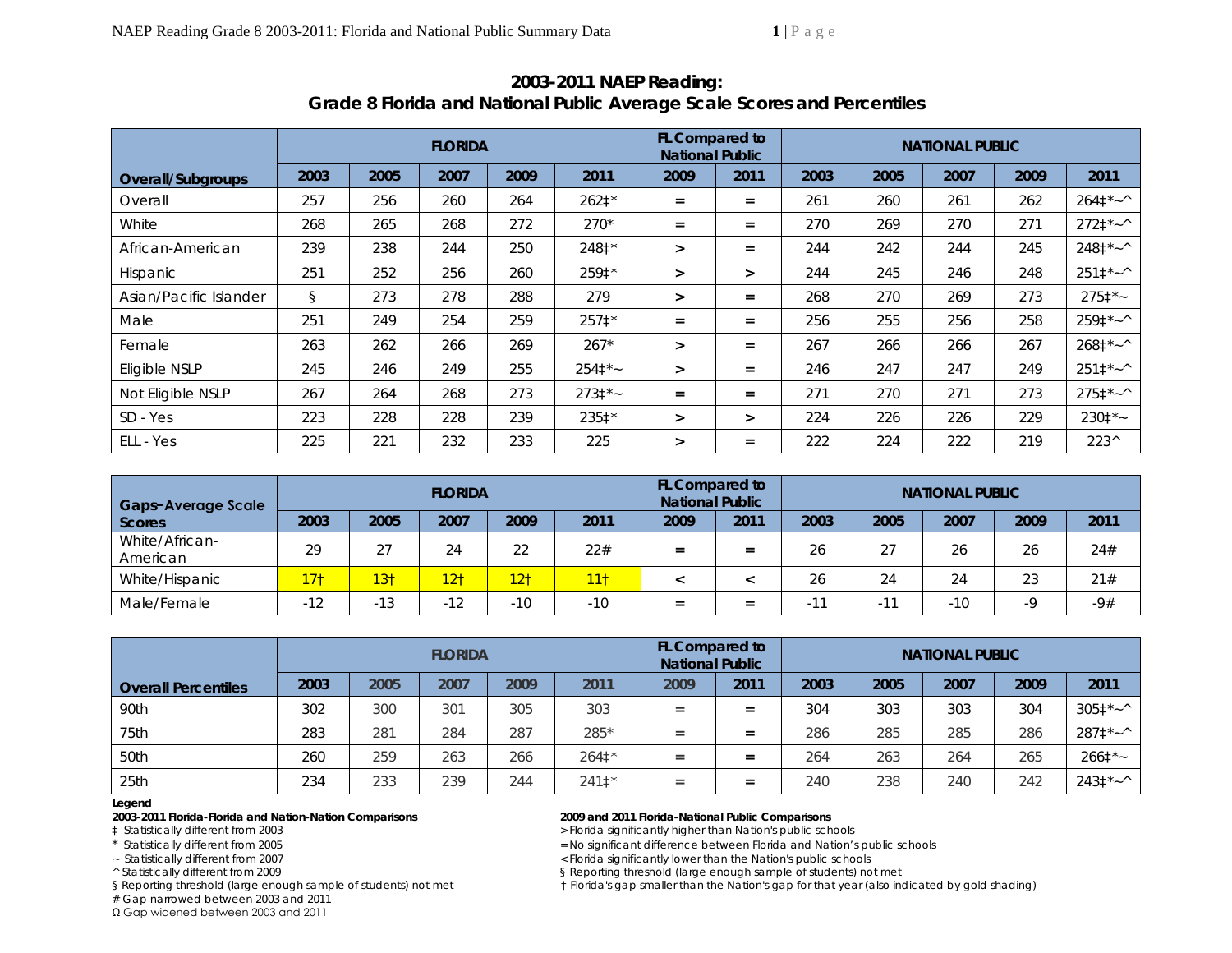|                        | <b>FLORIDA</b> |      |      |      |                  |                   | FL Compared to<br><b>National Public</b> | <b>NATIONAL PUBLIC</b> |      |      |      |                         |  |
|------------------------|----------------|------|------|------|------------------|-------------------|------------------------------------------|------------------------|------|------|------|-------------------------|--|
| Overall/Subgroups      | 2003           | 2005 | 2007 | 2009 | 2011             | 2009              | 2011                                     | 2003                   | 2005 | 2007 | 2009 | 2011                    |  |
| Overall                | 68%            | 66%  | 71%  | 76%  | 73%‡*            | $=$               | $=$                                      | 72%                    | 71%  | 73%  | 74%  | 75%‡*~^                 |  |
| White                  | 79%            | 75%  | 80%  | 82%  | 82%*             | $\qquad \qquad =$ | $=$                                      | 82%                    | 81%  | 83%  | 83%  | $84\%$ <sup>*</sup> ~   |  |
| African-American       | 48%            | 47%  | 55%  | 62%  | 57%‡*            | ⋗                 | $=$                                      | 53%                    | 51%  | 54%  | 56%  | 58%‡*~^                 |  |
| Hispanic               | 62%            | 62%  | 67%  | 73%  | 71% $\ddagger$ * | ⋗                 | $\geq$                                   | 54%                    | 55%  | 57%  | 59%  | $63\%$ ‡*~^             |  |
| Asian/Pacific Islander | S              | 82%  | 91%  | 94%  | 84%              | $\geq$            | $=$                                      | 78%                    | 79%  | 79%  | 82%  | 82%‡*                   |  |
| Male                   | 61%            | 59%  | 66%  | 71%  | 69%‡*            | $=$               | $=$                                      | 67%                    | 66%  | 68%  | 70%  | 70% $\ddagger$ *~       |  |
| Female                 | 74%            | 73%  | 78%  | 81%  | 78%*             | $=$               | $=$                                      | 77%                    | 76%  | 77%  | 78%  | 79%‡*~                  |  |
| Eligible NSLP          | 55%            | 56%  | 61%  | 67%  | 65%‡*            | >                 | $=$                                      | 56%                    | 57%  | 58%  | 60%  | $63\%$ $\ddagger$ * ~ ^ |  |
| Not Eligible NSLP      | 78%            | 74%  | 79%  | 84%  | 83%‡*            | $\qquad \qquad =$ | $=$                                      | 82%                    | 81%  | 82%  | 84%  | 85%‡*~^                 |  |
| SD - Yes               | 29%            | 34%  | 36%  | 45%  | 42%              | $\geq$            | $=$                                      | 32%                    | 33%  | 34%  | 37%  | $36\%$ ‡*~              |  |
| ELL - Yes              | 34%            | 27%  | 40%  | 41%  | 28%              | $\qquad \qquad =$ | $=$                                      | 29%                    | 29%  | 29%  | 25%  | 29%                     |  |

## **2003-2011 NAEP Reading: Grade 8 Florida and National Public Percent at or Above** *Basic*

|                                          |        |         | <b>FLORIDA</b> |        |      |      | <b>FL Compared to</b><br><b>National Public</b> | <b>NATIONAL PUBLIC</b> |        |       |       |       |  |
|------------------------------------------|--------|---------|----------------|--------|------|------|-------------------------------------------------|------------------------|--------|-------|-------|-------|--|
| Gaps-Percent at or<br><b>Above Basic</b> | 2003   | 2005    | 2007           | 2009   | 2011 | 2009 | 2011                                            | 2003                   | 2005   | 2007  | 2009  | 2011  |  |
| White/African-<br>American               | 31%    | 28%     | 25%            | 20%†   | 25%  |      | $=$                                             | 29%                    | 30%    | 29%   | 27%   | 26%#  |  |
| White/Hispanic                           | 17%1   | $13%$ † | 13%1           | 9%1    | 11%1 |      |                                                 | 28%                    | 26%    | 26%   | 24%   | 21%#  |  |
| Male/Female                              | $-13%$ | $-14%$  | $-12%$         | $-10%$ | -9%  | $=$  | $=$                                             | $-10%$                 | $-10%$ | $-9%$ | $-8%$ | $-9%$ |  |

### **Legend**

**2003-2011 Florida-Florida and Nation-Nation Comparisons 2009 and 2011 Florida-National Public Comparisons** 

# Gap narrowed between 2003 and 2011

Ω Gap widened between 2003 and 2011

> Florida significantly higher than Nation's public schools

- \* Statistically different from 2005 <br>
Statistically different from 2007 <br>
Statistically different from 2007 <br>
Statistically different from 2007 <br>
Statistically different from 2007 <br>
Statistically different from 2007 <br>
Stat
	-
- ~ Statistically different from 2007<br>
^ Statistically different from 2009<br>
^ Statistically different from 2009<br>
or Statistically different from 2009<br>
or Statistically different from 2009<br>
or Statistically different from 200 § Reporting threshold (large enough sample of students) not met

§ Reporting threshold (large enough sample of students) not met than the Florida's gap smaller than the Nation's gap for that year (also indicated by gold shading)